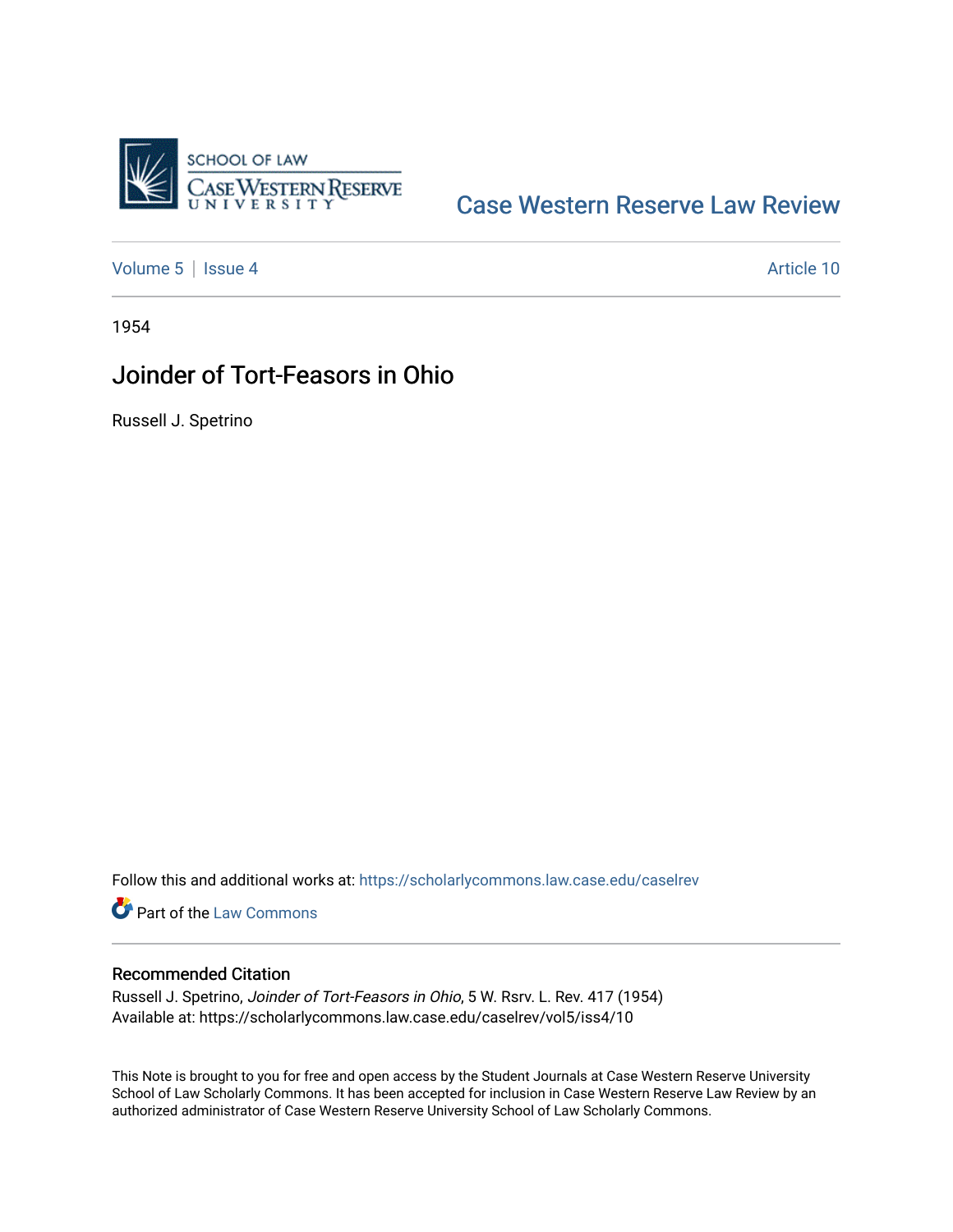## *Joinder of Tort-Feasors In Ohio*

HE problem of when tort-feasors may properly be joined in a single action has plagued Ohio's courts for many years. The procedural advantage of allowing joinder in a proper case is dear. The rights and liabilities of all parties may be adjudicated **in** a single proceeding. The courts, however, have been reluctant to allow joinder of parties-defendant in a tort action for various reasons, many of which appear to be without any real justification. Although the problem is, in essence, one of procedure, Ohio courts have emphasized the substantive rights and liabilities of the parties involved. Joinder has been allowed where the facts present particular substantive patterns showing joint liability, and has been disallowed in the absence of these patterns. This note will attempt to present the origin, growth and use of the rules on joinder of tort feasors.

#### *A. Introducton to the Problem*

At the early common law, only technical joint tort-feasors could be joined in a single action.<sup>1</sup> In this strict sense of the term, in order to constitute a joint tort **it** was necessary that the defendants act in concert in pursuance of a common design.<sup>2</sup> Because of the existence of this "conspiracy" the wrongful conduct of each was imputable to the others. They were liable jointly and severally for the entire amount of the damage suffered by the plaintiff. Unless the petition alleged that the defandants were joint tort-feasors in this strict sense, they were not joinable in a single action at law.

The first Ohio case ostensibly to adopt this rule was *Clark v. Fry.*<sup>3</sup> In this case **it** was held that where one person directs another to do an act which is not in itself unlawful, and the person so directing has no control over the manner in which the act is to be done, that person is not liable to someone injured by the performance of the act; however, if although the act directed to be done was in itself lawful the person directing that act has a control over the manner in which it shall be done, both are liable severally but not jointly, and they cannot be properly joined in the same suit. It became necessary that as a condition for joinder, the court find that the defendants were jointly liable; and there could be no joint liability in tort without concert of action. It should be noted that **in** the *Clark* case, one of the defendants was separately relieved from liability on a substantive ground; the court held that since this defendant had no control over the manner **in** which the lawful act was to be accomplished, he could not be

<sup>1</sup>PRossER, TobT **1096 (1941); 1** COOLEY, **TORTS § 73** et *seq.* (4th ed. **1932).**

<sup>2</sup> OPSSER, ToRis **1094 (1941).**

**<sup>&#</sup>x27;8 Ohio St. 358 (1858).**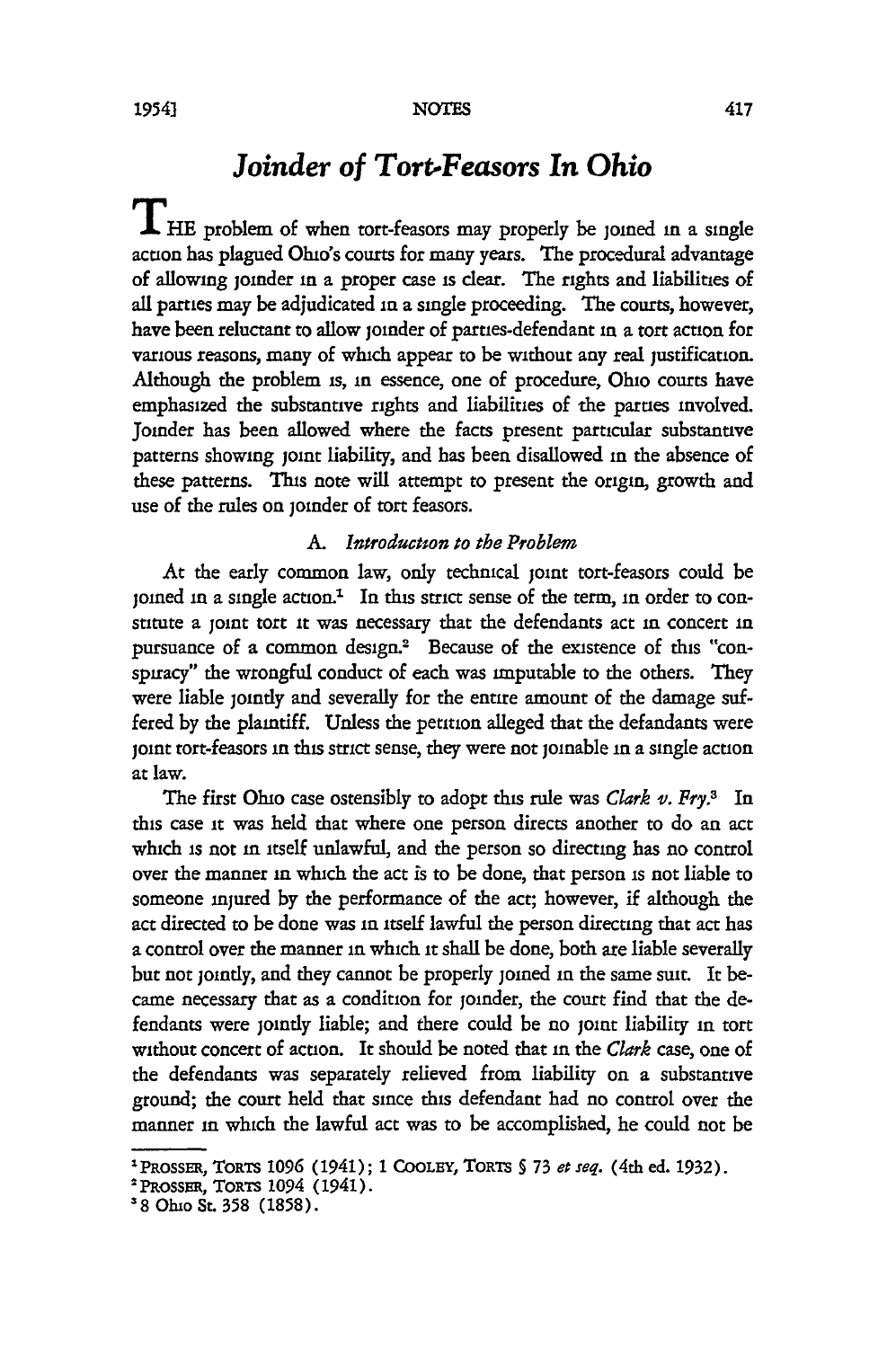liable, even under the doctrine of *respondeat supertor.* The statement by the court concerning joinder was therefore dictum.

The rule with respect to joinder of defendants in a tort action, initially advanced by the court in the *Clark* case, has remained substantially the same. Although a slight relaxation of the rule has come about because of a change in the substantive law regarding joint liability of concurrent tort-feasors, the element of joint liability is still necessary for the allowance of a joinder.

The cases since *Clark v. Fry* have fallen into at least four categories:

- 1. The principal-agent, master-servant cases, in which the liability of the master arises solely by operation of law under the doctrine of *respondeat superior*
- 2. Cases in which a common duty was owed the plaintiff by the several defendants.
- 3. Cases involving the respective liabilities of a negligent abuttingproperty owner and a municipal corporation.
- 4. Cases in which the independent wrongful acts of several tort-feasors have concurred to produce a single indivisible injury.

### *B. Prmczpal-Agent, Master-Servant Situations*

The courts of Ohio have consistently held that a master and his servant may not be joined in a single action where the liability of the master arises solely by operation of law, i.e., where because of the tortious conduct of a servant committed while acting within the scope of his employment, the law imposes a liability upon his master.<sup>4</sup> Although dictum, this principle of *Clark v. Fry* was followed in the case of *French v. Central Construction Co.,'* in which a master and servant were joined in a single action, the liability of the master being predicated solely on the doctrine of *respondeat superior.* The defendant's motion at the close of plaintiff's evidence to require plaintiff to elect was sustained by the trial court. The supreme court held that an action against a master and servant is several and not joint where the liability of the master arises solely by operation of law; and that an objection is timely made and will be sustained where the absence of joint liability does not appear upon the face of the petition but is established at the close of the plaintiff's evidence. Clearly in issue in this case, the rule against joinder of a master and his servant, or principal and agent was firmly established.<sup>6</sup>

<sup>&#</sup>x27;French v. Cent. Construction Co., **76** Ohio St. 509, 81 N.E. 751 (1907); Clark v. Fry, 8 Ohio St. **358** (1858); Gammel v. Sisser, 1 Ohio L. Abs. **816** (App. 1923) At least one Ohio case has held that once an action against a principal and agent has gone to judgment, without objection on the ground of misjoinder, this objection will be held to have been waived. Stevenson v. Hess, 10 Ohio L. Abs. 43 (App. 1931) **'76** Ohio St. **509,** 81 N.E. **751** (1907)

*<sup>&#</sup>x27;In Albers v. Great Cent. Transport Corp.,* 74 Ohio App. 425, **59** N.E.2d **389** (1944), the plaintiff was injured by the negligence of a terminal truck transferor. An I.C.C. regulation provided that the acts of the transferor are imputed to the car-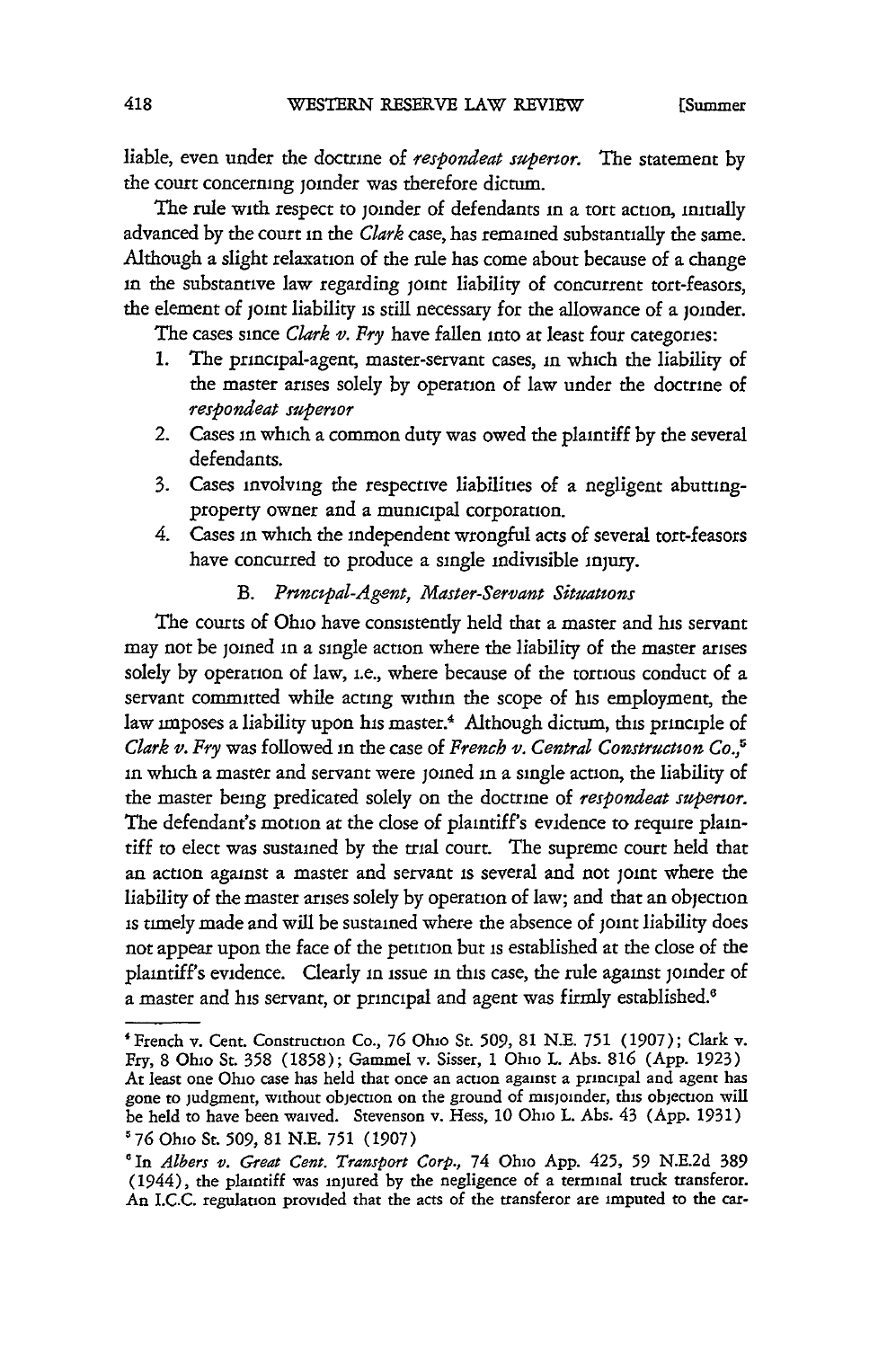**NOTES**

An additional reason has been given by the courts in refusing to allow a master and servant to be joined. Aside from the ground that there can be no joinder without joint liability the courts have held that joinder is improper since a master is only secondarily liable, the servant being the actual wrongdoer and the party primarily liable, and that the master would be deprived of his right of action against the servant if joinder were allowed.

The reason given in both *French, Adm'r. v. Central Constructon Co.,* for denying the right to join is that the principal, in the event he is required to pay, has a right of action against the agent to recover for his loss resulting from the latter's wrongful act, and that right arises because the principal is not in *part delicto.:*

*A fortorz,* if the servant is absolved from liability, no action can be maintained against the master.<sup>8</sup>

Where the liability of the master arises independently and not by application of the doctrine of *respondeat supertor,* the courts have allowed joinder, provided that joint liability is found to exist. Thus, when the relationship between the defendants is that of joint adventurers in the particular transaction involved, although their relationship otherwise is that of master and servant, joinder will be held to be proper.9

The Ohio courts have refused to allow a joinder of master and servant then, when the liability of the master arises solely by operation of law, on two grounds:

- 1. There is no joint liability.
- 2. The master has a right of indemnity against the servant for the amount-of damages which he may be made to respond in favor of the injured plaintiff.

Although some courts have followed the above rule,<sup>10</sup> the reasons given therefor have not provided a barrier to joinder in other jurisdictions." The

rier by whom he was hired. Although no master-servant relationship existed, the court held that since the liability of the carrier arose solely by operation of law, it could not be joined in an action against the transferor.

*<sup>&#</sup>x27;Id.* at 431, **59** N.E.2d at 392; French v. Cent. Construction Co., 76 Ohio St. *509,* **81** N.E. **751** (1907); Clark v. Fry, 8 Ohio St. *358* (1858).

*<sup>&#</sup>x27;See* Losito v. Kruse, **136** Ohio St. 183, 24 N.E.2d **705** (1940).

<sup>&#</sup>x27;Wenzanski v. Allen, **51** Ohio App. 482, **1** N.E.2d **1018** (1936) *Accord,* Schoedler v. Motometer Gauge **&** Equipment Corp., 134 Ohio St. 78, **15** N.E.2d **598** (1938). And in *Kaiser v. Rodenbaugh,* 33 Ohio **Op. 196,** *68* N.E.2d 239 (Summit Com. P1. 1946), the court held that an allegation that the defendant-master was negligent in hiring the servant is sufficient to withstand demurrer, but that plaintiff may be required to elect upon motion if there is a failure of proof as to this allega tion.

<sup>&</sup>lt;sup>10</sup> Western Union Telegraph Co. v. Olsson, 40 Colo. 264, 90 Pac. 841 (1907)

**<sup>&#</sup>x27;** Bernhemer-Leader Stores, Inc. v. Burlingame, **152 Md.** 284, **136** Ad. **622** (1927); Clark v. Cliffside Park, **110** N.J.L. 589, **166** Ad. **309** (1933); Fedden v. Brooklyn Eastern District Terminal, 204 App. Div. 741, *199* N.Y. Supp. **9** (2d Dep't 1923)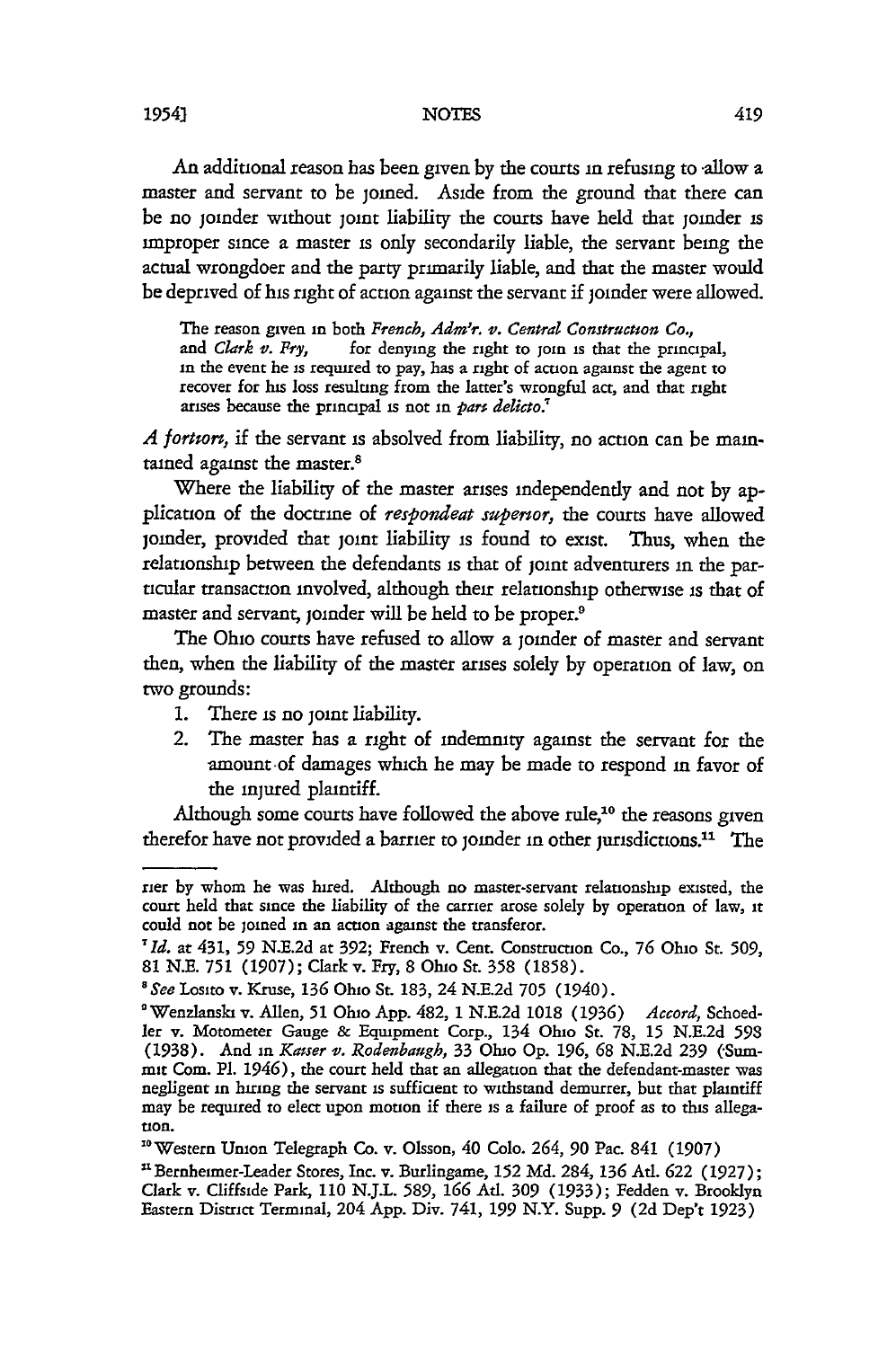policy of preventing a circuity of actions, in any event, would appear to outweigh any latent justification there may be for restricting joinder under these circumstances.

#### *C. Common Duty*

The second category into which the cases fall are those in which the defendants owed plaintiff a common duty to exercise reasonable care for his protection.<sup>12</sup> The most common illustration of such a case is the duty to maintain a party wall. Some jurisdictions have allowed a joinder of an abutting property owner and a municipal corporation on this ground.<sup>13</sup> As will be seen later, Ohio has not chosen to follow this principle. In *Board of County Comm'rs of Warren County v. Shurts*,<sup>14</sup> however, joinder was held to be proper where a village and the County Board of Commissioners each failed to provide a guardrail at a bridge abutment, causing plaintiff's intestate to fall to his death in a river below. The ground for this decision 'was that the defendants had breached a common duty to provide the rail as a protection to the public.

#### *D. Abuttng-Landowner, Municipality Situation*

The third group of cases in which the problem of joinder has been met are those involving an action against a negligent abutting-property owner and a municipal corporation, whose liability is predicated on Ohio Revised Code Section 723.01<sup>15</sup> (Ohio General Code Section 3714), which imposes a duty upon the municipality to keep its streets free from nuisance. Ohio courts have refused to allow joinder under these circumstances on the ground that the liability of the abutting-property owner is primary while that of the municipality is secondary, and also on the ground that there **is** no joint liability.<sup>16</sup> It will be seen, therefore, that the grounds for refusing joinder in the abutting-landowner-mumcipality cases are identical with those employed by the courts in the master-servant cases.

Some jurisdictions have allowed joinder in this situation on the ground

<sup>&#</sup>x27;See English v. Aubry, 90 Ohio App. 121, **103** N.E.2d 828 (1952) (alternative holding); *semble,* Blanton v. Sisters of Charity, 82 Ohio App. 20, 79 N.E.2d **688** (1948); Board of County Comm'rs of Warren County v. Shurts, **10** Ohio App. **219** (1918)

<sup>&</sup>lt;sup>13</sup> Veits v. Hartford, 134 Conn. 428, 58 A.2d 389 (1948); Spurling v. Incorporated Town of Stratford, **195** Iowa 1002, 191 N.W 724 (1923); Fortmeyer v. Nat. Biscuit Co., **116** Minn. **158,** 133 N.W 461 (1911)

<sup>1410</sup> Ohio App. **219** (1918).

<sup>&</sup>lt;sup>15</sup> "Municipal corporations shall have special power to regulate the use of the streets and shall cause them to be kept open, in repair, and free from nuisance."

<sup>&</sup>quot; 6 Hillyer v. East Cleveland, **155** Ohio St. **552, 99** N.E.2d 772 (1951); Herron v. Youngstown, **136** Ohio St. 190, 24 N.E.2d **708** (1940); Bello v. Cleveland, **106** Ohio St. 94, 138 N.E. **526** (1922); Morris v. Woodburn, 57 Ohio St. 330, 48 N.E. **1097** (1897)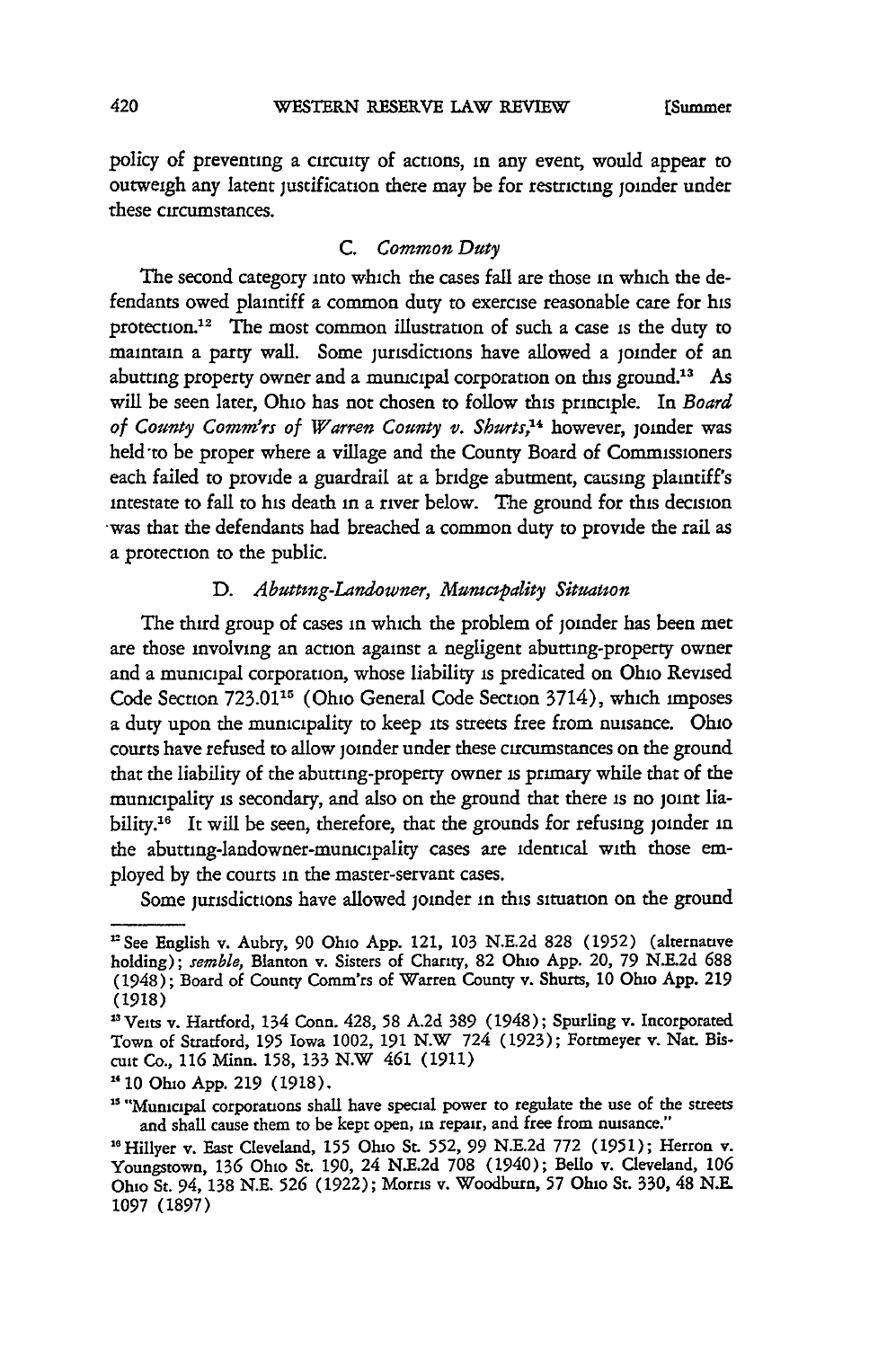**NOTES**

that the defendants owed a common duty to the traveling public.<sup>17</sup> This view would appear to have some merit, since the liability of the municpality, although traceable to the wrongful conduct of the abutting-landowner, arises from the breach of its distinct duty, imposed by statute, to keep the streets free from nuisance. It is the failure to abate this nuisance, after notice thereof, which gives rise to the liability of the municipality, and not the negligence of the property owner.

#### **E.** Independent, Concurrent Tort-Feasors

Originally, Ohio courts refused to allow joinder of independent tortfeasors whose negligence concurred to produce a single indivisible injury, on the ground that the defendants were not joint tort-feasors in the technical sense, i.e., did not act in concert in pursuance of a common design.<sup>18</sup>

Because of the relaxation of the rules for joint liability, independent but concurrent tort-feasors have in recent years been held joinable in a single action at law. The case of *Wery v. Seff*<sup>19</sup> was the first to recognize this principle in Ohio. Here a suit was brought against a parent for allowing his son, aged 15, to drive a motor vehicle owned by the parent, in violation of a city ordinance. The son, as driver of the vehicle, was joined in the action. The court held joinder to be proper on the ground that both parties were primarily liable, and that their separate acts of negligence concurred **in** producing the injury. The court dispensed with the requirement of the common-law that the defendants must have acted in concert in order to give rise to **joint** liability. The rule has since been consistently followed by our courts.<sup>20</sup>

**1954)**

<sup>&</sup>lt;sup>17</sup> See note 13, *supra*.

<sup>&</sup>lt;sup>13</sup> This rule was expressed by the court in *Stark County Agricultural Society v. Brenner,* 122 Ohio St. **560,** 172 N.E. **659** (1930), a case in which the court said that there could be no joint liability where the want of care of each of the defendants was not of the same character and their acts were done without concert of action. As in the *Clark* case, however, the rule as announced was not determinative of the case before the court. Suit was brought in Stark County against a resident of that county and a non-resident; the court first found that the resident defendant was not liable since it owed no duty to plaintiff; hence a joint liability was not established and the trial court never acquired jurisdiction over the person of the non-resident defendant. The dictum with respect to the requirements for joint liability was, however, followed in later cases. See Hudson v. Ohio Bus Line Co., **56** Ohio App. 483, 11 N.E.2d 113 (1937); Davies v. Seasley, 18 Ohio L. Abs. **607** (App. 1934); Lynch v. Pennsylvania R.R., 28 Ohio N.P. (N.S.) 498 (Hamilton Com. Pl. 1931); Heils v. Cincinnati Traction Co., 14 Ohio **C.C.** (N.S.) 384 (1911). *But cf.* Maumee Valley Ry. & Light Co. v. Montgomery, 81 Ohio St. 426, **91** N.E. 181 (1910); Cincinnati Street Ry. v. Murray, 53 Ohio St. 570,42 N.E. **596 (1895);** Cleveland Ry. v. Heller, 15 Ohio App. 346 (1921).

**<sup>&</sup>quot;136** Ohio St. 307, **25** N.E.2d **692** (1940).

<sup>&#</sup>x27;Glass v. McCullough Transfer Co., **159** Ohio St. **505,** 115 N.E.2d 78 (1953); Meyer v. Cincinnati Street Ry., **157** Ohio St. **38,** 104 N.E.2d 173 **(1952);** Garbe v.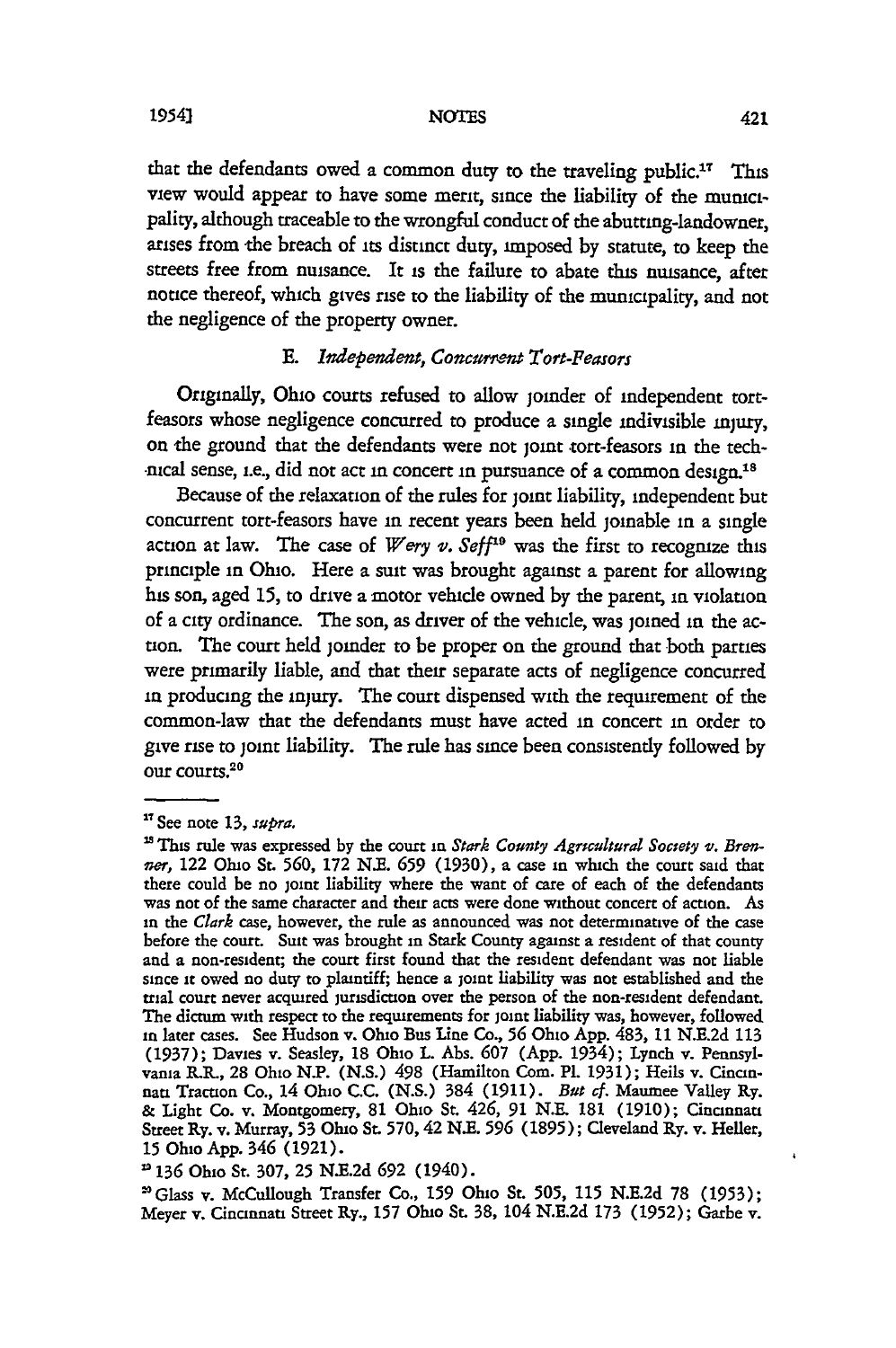#### WESTERN RESERVE LAW REVIEW

#### *F. Other Cases Involving Jotnder*

In addition to the above enumerated categories, the problem of joinder has arisen in several other instances worthy of mention. Where an action is brought for the unlawful sale of deleterious food, the manufacturer or wholesaler may not be joined with the retailer.<sup>21</sup> One of the reasons given by our courts for refusing to allow a joinder under these circumstances is that the manufacturer or wholesaler is primarily liable, and the retailer only secondarily liable for the sale of the food. The action maintainable by the retailer against the wholesaler is founded upon the loss of business and reputation he may have sustained because of the sale.<sup>22</sup> This action therefore differs from those arising in favor of a master against his tortious servant, or in favor of a municipal corporation against a negligent abutting-property owner, **in** which cases the parties secondarily liable have a right of indemnity for damages measured by the amount by which they have been compelled to respond in favor of the injured party.

A second ground for refusing joinder was advanced by the courts in the decided cases which arose before *Wery v. Seff.* This ground was that the liability of the defendants differed in degree and kind, and could not therefore be considered joint. In view of the fact that this reasoning was adopted from the common-law rule, which has since been dispensed with, **it** does not appear that **it** could be validly asserted in a future action of this kind.

Mention should also be made of that group of cases in which suit was brought by a non-resident plaintiff, in a county in which the cause of action did not arise, against a resident of that county and a non-resident of such county. Service upon the non-resident defendant<sup>23</sup> will be proper provided that an allegation of joint liability is made. The question of whether a joint liability has been alleged is therefore before the court. In several cases an averment that the independent but concurrent negligence of the defendants caused the plaintiff's injury, although contrary to the then prevailing rule, was held to be a sufficient allegation of joint liability.<sup>24</sup> It is

Halloran, **150** Ohio St. 476, 83 N.E.2d 217 (1948); Melville v. Greyhound Corp., 94 Ohio App. **259,** 115 N.E.2d 42 (1953); English v. Aubry, 90 Ohio App. 121, 103 N.E.2d 828 (1952); Davis v. Lanesky, 91 Ohio App. 125, 107 N.E.2d 919 (1951); Adams v. Lambert, 91 Ohio App. 333, 108 N.E.2d 241 (1951); Micelli v. Hirsch, 52 Ohio L. Abs. 426, 83 N.E.2d 240 (App. 1948); *semble,* Blanton v. Sisters of Charity, 82 Ohio App. 20, 79 N.E.2d **688** (1948). *But cf.* Larson v. Cleveland Ry., 142 Ohio St. 20, **50** N.E.2d **163** (1943); Seabold v. Dayton, **56** Ohio L. Abs. 417, 92 N.E.2d 701 (App. 1949)

<sup>&#</sup>x27;Kniess v. Armour & Co., 134 Ohio St. 432, 17 N.E.2d 734 (1938); Canton Provision Co. v. Gauder, 130 Ohio St. 43, **196** N.E. 634 (1935) *22Ibfd.*

<sup>&#</sup>x27;Under Ohio Revised Code Section 2703.04 (Ohio General Code Section 11282). 'Maloney v. Callahan, 127 Ohio St. 387, 188 N.E. **656** (1933); Baltimore & **0.** R.R. v. Baillie, 112 Ohio St. 567, 148 N.E. 233 (1925) In *Glass v. McCullough*